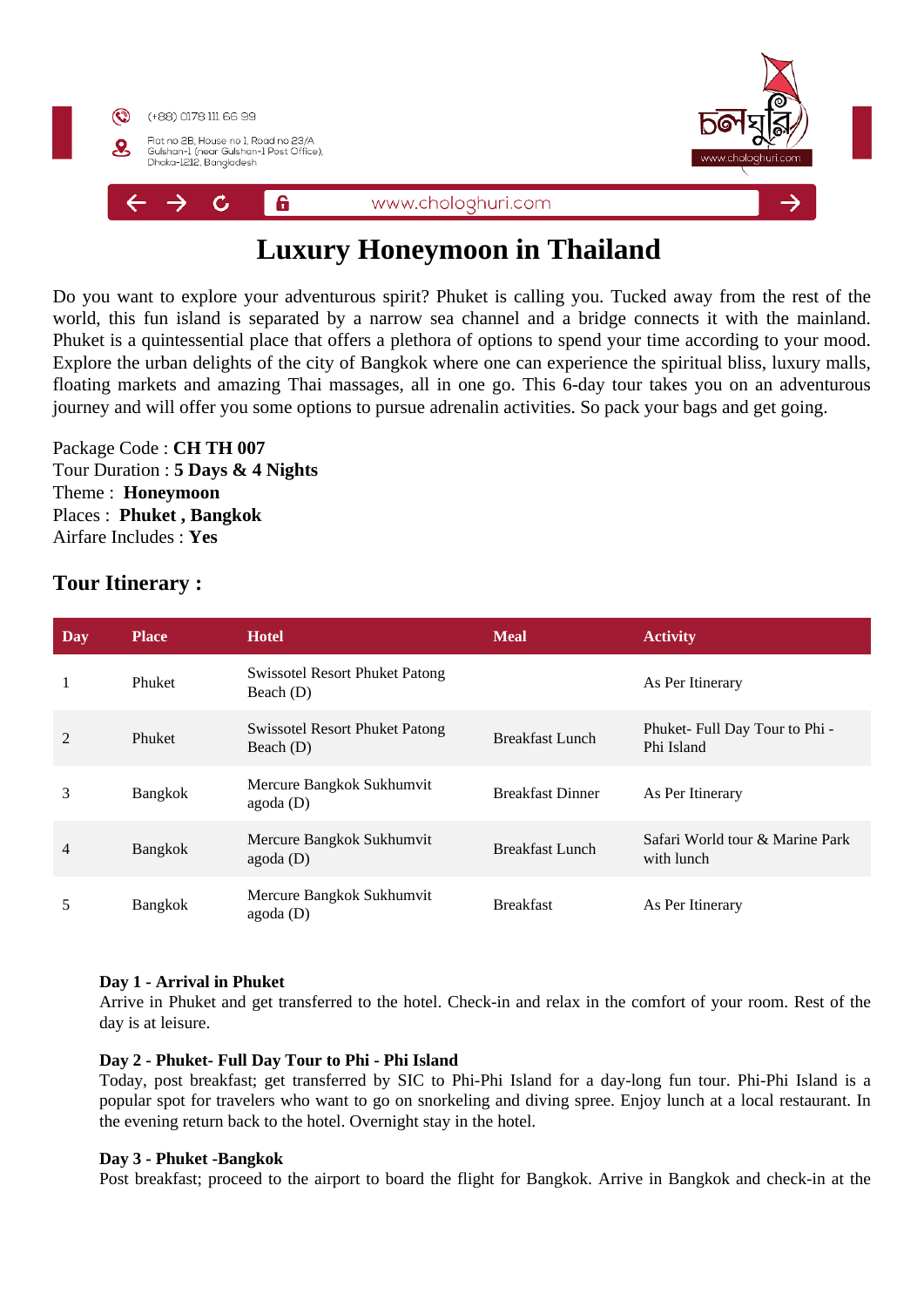hotel. Spend the rest of the day at leisure. You will have the cruise dinner in the evening. Overnight stay in Bangkok hotel.

### **Day 4 - - Full day Tour – Safari and Marine World**

Today, post breakfast; proceed for a full day tour to safari and marine world by SIC and lunch is included with the tour. In the afternoon you will be transferred to hotel and free time of your own. You can go for shopping. Overnight stay in Bangkok hotel.

#### **Day 5 - Departure**

After breakfast, head out to Bangkok Airport to board flight for your home town. Tour ends with pleasant memories.

## **Tour Inclusions :**

- 1. Return air fare with taxes (Dhaka-Phuket-Bangkok-Dhaka)
- 2. Meals as per itinerary for 02 (4X breakfasts, 2X lunches and 1X dinner)
- 3. Sightseeing
- 4. Land transportation
- 5. Airport pick up and drop
- 6. 4 star luxury accommodation
- 7. Phi Phi Island Tour
- 8. Romantic dinner cruise for 02
- 9. Safari and marine world tour

## **Tour Exclusions :**

- 1. Any kinds of personal expenses/ optional tours/ extra meal ordered
- 2. Anything not specifically mentioned under the head 'Inclusions'
- 3. Tips, Insurance, Laundry, Phone calls
- 4. Any kinds of drink (hard or soft)
- 5. Medical and travel insurance
- 6. Additional cost due to flight cancellation
- 7. The services of vehicle is not included on leisure days or after finishing the sightseeing tour as per itinerary
- 8. Entry fees apart from safari and marine world
- 9. Anything that is not mentioned in the inclusion section
- 10. Visa Fee

## **Tour Price (BDT) :**

| <b>Hotel</b> | Adult  | Child with bed | <b>Child without bed</b> | <b>Solo Traveler</b> |
|--------------|--------|----------------|--------------------------|----------------------|
| Deluxe       | 127000 | N/A            | N/A                      | N/A                  |

Infant Price : **N/A**

Remarks :

N/A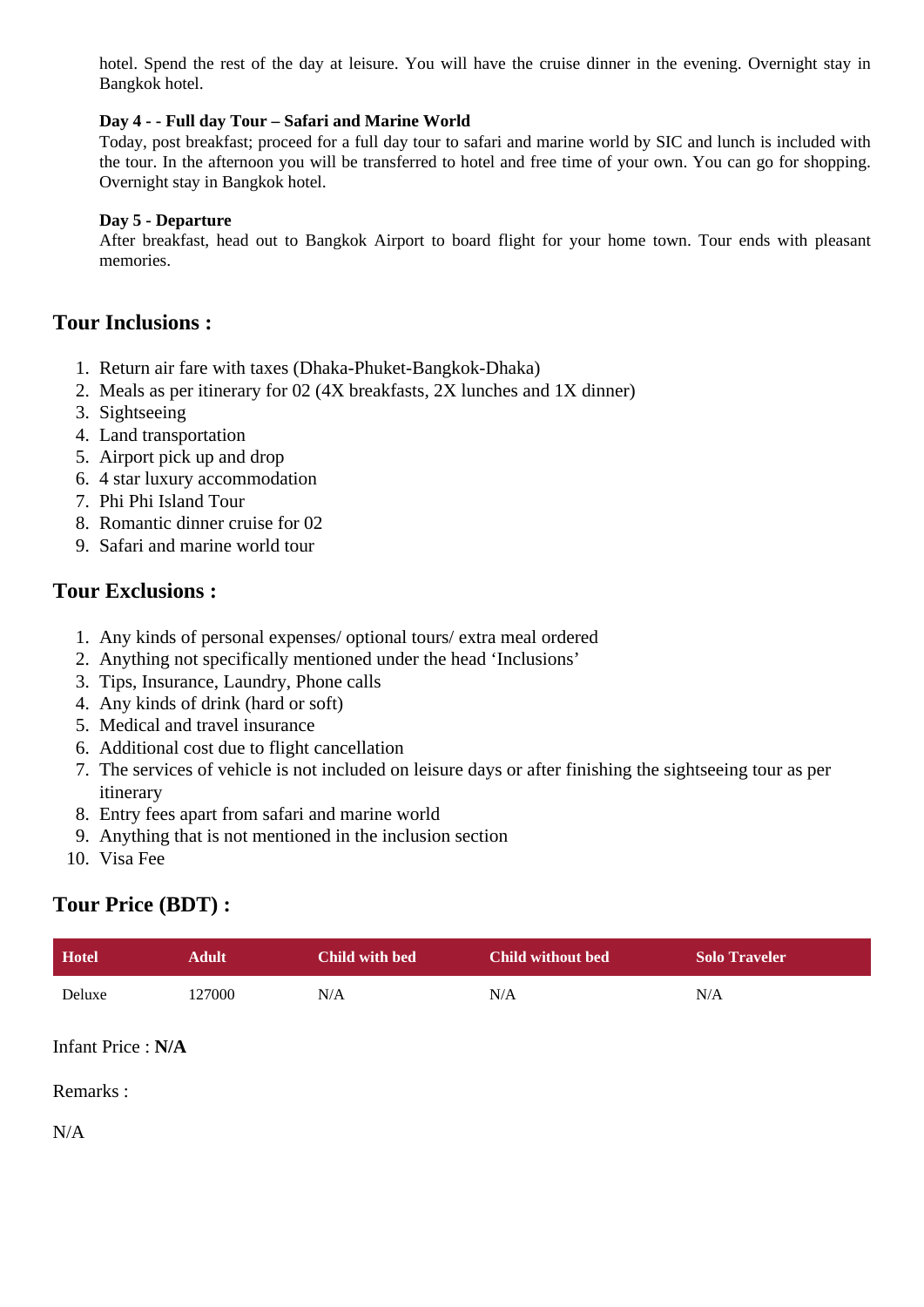# **Tour Hotels :**

| Deluxe Hotel                         | <b>Star</b> | <b>Place</b> | <b>Nights</b> |
|--------------------------------------|-------------|--------------|---------------|
| Mercure Bangkok Sukhumvit agoda      |             | Bangkok      |               |
| Swissotel Resort Phuket Patong Beach |             | Phuket       |               |

# **Payment Policy :**

Advance booking fee:

- 1. 45 or more days before departure: BDT 15,000 per person
- 2. 44-20 days before departure: 50% of total amount
- 3. Less than 20 days before departure: 100% of the total amount

# **Cancellation Policy :**

## If you cancel your holiday:

You, or any member of your party, may cancel their travel arrangements at any time. Written notification or an e-mail to that effect from the person who made the booking must be received at our offices. The applicable cancellation charges are as per the published cancellation policy below:

- 1. Cancellation charges per person
- 2. Prior to 45 days or more: Booking Fee
- 3. Between 44-31 days ahead of departure: 50% of tour cost
- 4. Between 30-16 days of departure: 75% of tour cost
- 5. 15 days to date of departure: 100%.
- 6. In case of no show: 100%

**Special condition:** Sometimes hotel do not refund the amount of the cancelled booking, in such case we will fail to refund the amount and we will refund the rest if there is any!

## If we change or cancel your holiday:

We do plan the arrangements in advance. It is unlikely that we will have to make any changes to your travel arrangements. Occasionally, we may have to make changes and we reserve the right to do so at any time. If there are any changes, we will advise you of them at the earliest possible date. We also reserve the right in any circumstances to cancel your travel arrangements by assigning reasons to you.

In case of natural disaster/political condition/emergency, planned holiday may be canceled. In such cases refund will be given based on the situation.

# **Additional Info :**

- 1. Hotel names may change due to availability. In such case the guests will be informed prior to their travel. Sometimes they will be informed while touring.
- 2. Package Itinerary will be designed as per hotel and flight availability
- 3. The local tour manager has the right to make any changes in the itinerary as per requirement.
- 4. Rates can be changed at any time before Booking.
- 5. Prices are quoted on Economy fare basis.
- 6. Airfare is based on the lowest class economy fare, if fare gets high than the regular price then the